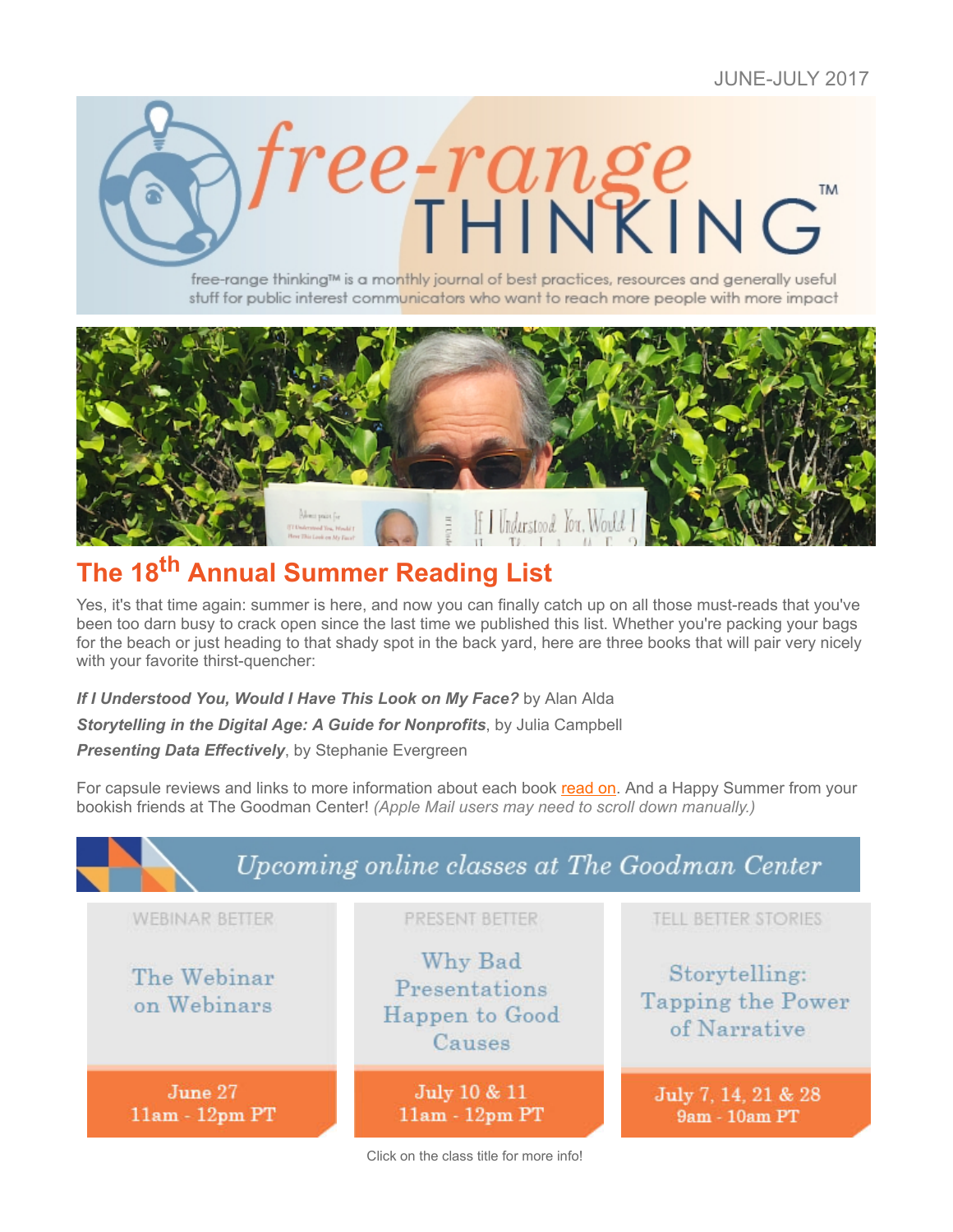## **The 18th Annual Summer Reading List**

#### **If I Understood You, Would I Have This Look on My Face?**

by Alan Alda (Random House, 2017)

Emmy Award-winning actor Alan Alda has always loved science, but that passion took a crucial turn in 1993

when he began hosting the PBS series, "Scientific American Frontiers." In the course of eleven years hosting the show, Alda interviewed literally thousands of scientists, helping them communicate complex ideas to a wider audience. When his hosting stint ended, however, he knew there was more work to be done.

In 2009, he founded the [Alan Alda Center for Communicating Science](http://www.aldakavlilearningcenter.org/) at Stony Brook University to "empower scientists and health professionals to communicate complex topics in clear and engaging ways." And now he's written a book that can help anyone become a better communicator, particularly in face-to-face encounters.

"Communication doesn't take place because you tell somebody something," Alda writes. "It takes place when you observe them closely and track their ability to follow you." With this in mind, Alda focuses on the critical role that empathy plays in all forms of communication, and he shows how exercises from his days on stage (most notably improvisational theatre games) can help anyone connect at a deeper level.

### **Storytelling in the Digital Age: A Guide for Nonprofits**,

by Julia Campbell (CharityChannel Press, 2017)

In this age of ever-shortening attention spans, you may worry that your digital strategy must involve flashy

technology and near non-stop tweeting. Fear not! In her new [book,](https://www.amazon.com/dp/1938077792/) *Storytelling in the Digital Age: A Guide for Nonprofits*, Julia Campbell will disabuse you of these beliefs, offering up practical guidelines to find a social media strategy that is right for you. What's more, she keeps the focus on the very best engagement tool out there: your stories.

Before jumping into what Campbell calls "the shark infested waters of social media," she lays out a number of different actions organizations large and small can take to create and collect their stories. Only after you have a good storytelling strategy and good stories, Campbell asserts, is it time to think about using digital tools to promote and publish them.

In the second half of her book, Campbell makes the formidable process of digital storytelling feel accessible and, dare we say it, fun. From determining which social media platforms your target audience uses to encouraging your supporters to post their own stories, you will find step-by-step instructions and real-world examples that will get you feeling inspired to dive in.

#### **Presenting Data Effectively**,

by Stephanie D.H. Evergreen (Sage Publications, 2018)

Back in May, I was one of two presenters in a webinar entitled, "Sharing the Impact of Home Visiting through Storytelling and Data Visualization." I took the storytelling piece (no surprise there) and then handed over the cursor to my co-presenter, Stephanie Evergreen. What followed was one of the best presentations I have seen - either online or in-person - in recent memory. And if you've read my book, *Why Bad Presentations Happen to Good Causes*, you know I do not warm easily to most presenters in the public interest sector.

As a presenter, Evergreen is smart, funny, and knows how to get points across clearly and concisely. Those same traits carry over to her writing - here, for example, is how she describes the newest edition of this book: "It's as if a communications book and a statistics book had a baby."